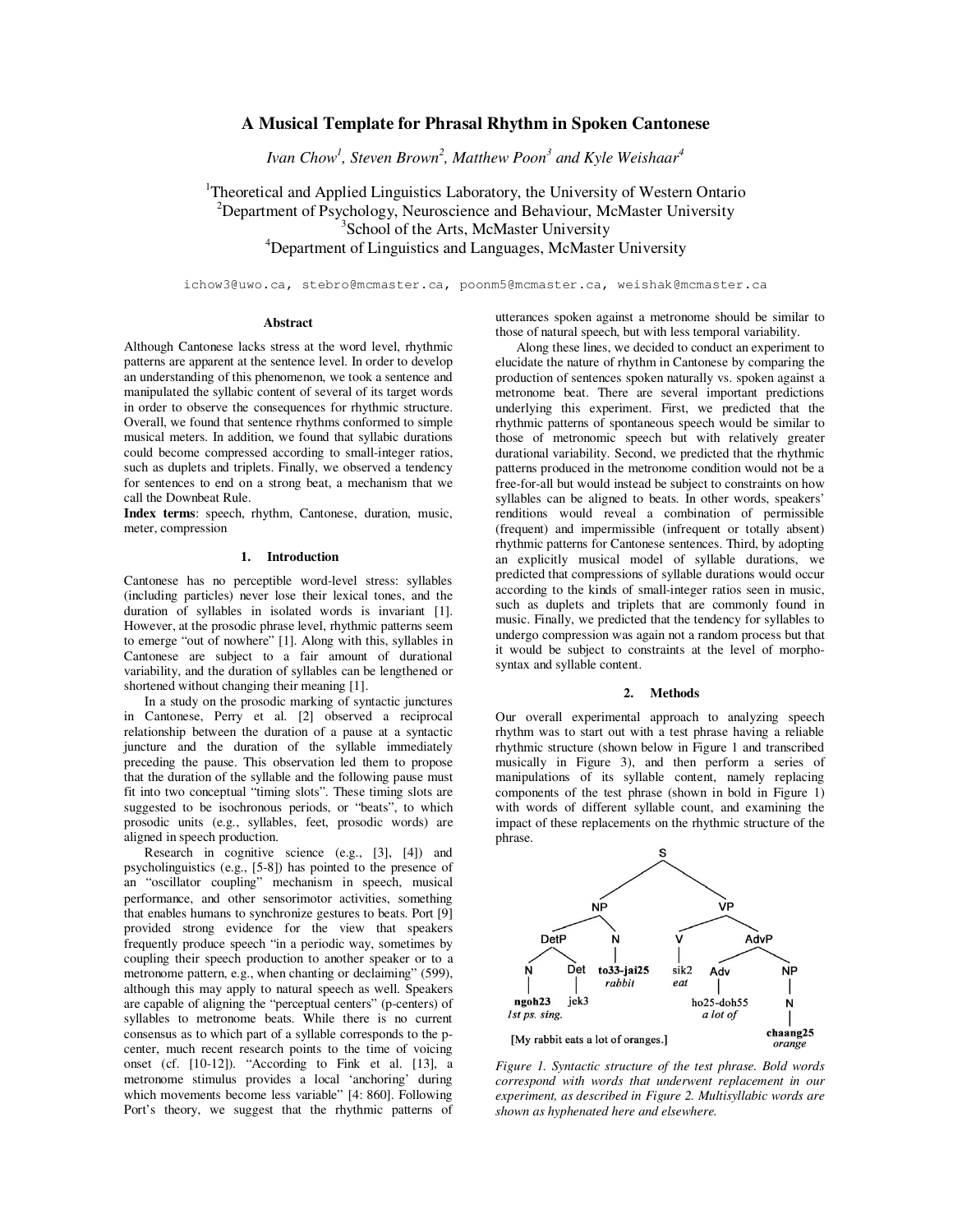Figure 2 shows the test phrase again, with boxes above the target words showing the replacements of the three nouns with alternative nouns having different numbers of syllables. In all, 27 permutations of the test sentence were created by all possible combinations of these replacements, where syntactic structure was kept constant in all cases. This became the sentence corpus of the current study.



*Figure 2. Possible ways of modifying the syllabic content of the test phrase by replacing target nouns with alternative nouns of different syllable count at three locations in the sentence (as indicated by the boxes above the words).* 

Six participants (three females) participated in this study, as divided into two groups. One group was assigned to the "natural speech" condition, and the other to the "metronome" condition. For the natural speech group, participants were presented with a randomized list of test phrases. They were asked to practice the test phrases until they were fluent. They then uttered the phrases twice as if they were engaging in a normal conversation. Once they were satisfied with their rendition, they moved onto the next test phrase.

In the metronome condition, participants were asked to repeat a randomized list of the test phrases using the rhythmic pattern in which they would normally speak the phrase, while at the same time trying to align their rhythm to a metronome signal played through an on-ear headphone. Eight 30-minute metronome beat tracks were pre-recorded. Their speed ranged from 90 beats per minute (bpm) to 160 bpm, with 10 bpm increments. Participants were given time to practice the test phrases and to choose the metronome speed that most suited them. Once they were confident with the rhythmic patterns, they were given a new randomized list of the same test phrases. Participants were asked to repeat each test phrase several times while trying to align their speech rhythm to the beat. Once they were satisfied with their pattern, they moved onto the next phrase.

In both conditions, recordings were done in an acoustic sound booth using an Apex-181 microphone. In order to simplify the procedure and to minimize performance anxiety, the entire test session was recorded, with the practice sessions later removed. The two best renditions were extracted for speech analysis. Management of voice and beat tracks was carried out using Adobe Audition. In the metronome condition, the metronome signal was played through one track while the voice was recorded onto a second track. This permitted an alignment of the voice and beat tracks for speech analysis.

Speech analysis was carried out using Praat [14]. For each test phrase, we created a textgrid containing five tiers. The first three tiers were segmented by syllable. The first tier contained romanized transcriptions of the syllables. The second contained tone numbers of the respective syllables, and syllabic duration was automatically entered into the third tier. In the fourth tier, boundaries were placed at the locations of voicing onset, while making reference to where formant patterns started to appear in the spectrogram and where a large increase in intensity often occurred. The duration between p-centers was entered within this interval. For rhythmic patterns collected from the metronome condition,

the metronome signal in the first track was extracted with identical time signatures as the slice of the voice-track sentence under analysis. Boundaries were automatically placed at each beat. The resulting beat tier was then appended to the textgrid of the test-phrase analysis as the fifth tier. For the natural speech condition, boundaries were placed into the beat tier at p-centers, between which the measured "inter-pcenter" durations were more or less equal. If a similar rhythmic pattern was observed in the metronome condition (which was the case for the majority of the test phrases), boundary locations in the natural speech condition were determined with reference to the corresponding test phrase collected in the metronome condition. We then transcribed the rhythmic patterns of all samples into musical notation, while making reference to the duration between voice onsets (see next section for further discussion).

#### **3. Results**

A total of 162 test phrases was analyzed, 81 from each test condition. We have not yet completed statistical analyses of our data and so the results presented here reflect qualitative patterns of rhythm production for our subjects.

The principal difference between the results using the metronome and those without it was the greater temporal variability in the absence of the metronome. That difference aside, the rhythmic results were overall similar between the two conditions. In addition, preboundary lengthening ([15], [16]) was found at the end of phrases in both conditions. The remaining discussion is based on the combined results of the two conditions. The following subsections describe a series of rhythmic mechanisms for Cantonese speech, as demonstrated using musical notation.

# *3.1. Meter*

Figure 3 shows a musical transcription of the dominant pattern of production of the test phrase by subjects.



*Figure 3. Musical transcription of the rhythmic pattern for the test phrase shown in Figures 1 and 2.*

A rhythmic pattern corresponding with duple meter (2/4) was the best representation of the spoken rhythm. As described below, while the manipulations of syllabic content could lead to changes in the rhythmic pattern of the sentence (for example, a change to 3/4 rhythm, see Figure 4), an overall sense of meter was still maintained in these sentences, even without the presence of a metronome. This supports our use of musical models in representing speech rhythm in Cantonese.

In all of our test samples, speakers kept the same meter throughout an entire prosodic phrase. (For utterances consisting of multiple prosodic phrases, there was the possibility for meter changes to occur, such patterns being referred to as "heterometers" [17]. However, this is beyond the scope of the present study.) Depending on the test phrase, syllables were organized into measures of 2, 3, or 4 beats. Anything beyond 4 beats was consistently absent. This agrees with the coupled-oscillator research of Tilsen [4] and Port & Cummins [5] showing that lower-order phases (e.g.,  $\Phi_{0.33}$ ,  $\Phi_{0.5}$ ) – which translate to simple time signatures (e.g., 2 or 3 beats per measure) – are favored over higher-order phases (e.g.,  $\Phi_{0.7}$ ), which translate roughly to anything beyond 4 beats per measure.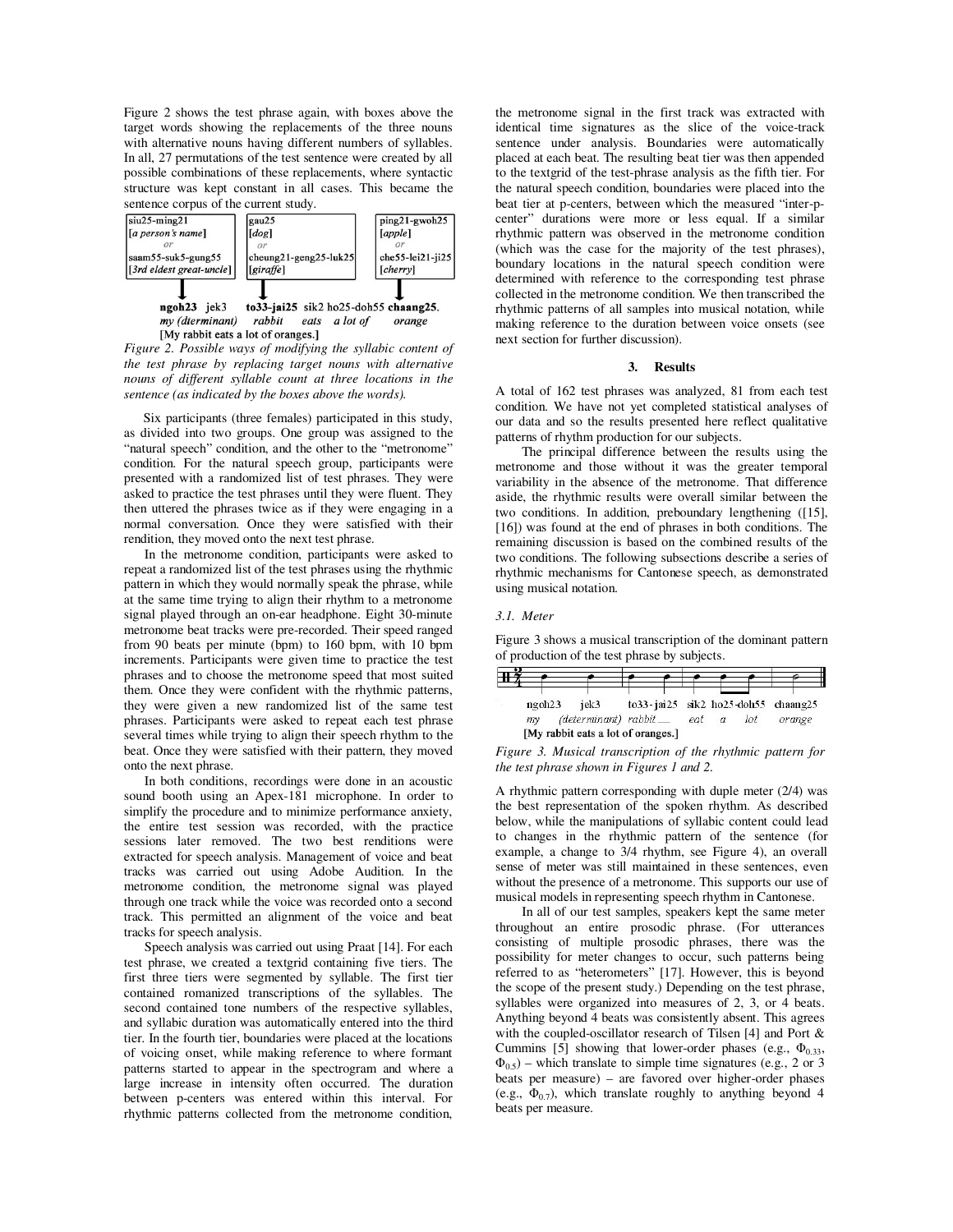We found that the number of beats in each measure was influenced by syntactic constituency and by the number of syllables per noun. While the nouns in the test phrases were relatively "information-rich", the first syllable of the noun fell on the downbeat and received prominence. In the first rhythmic pattern shown in Figure 4, all nouns (in bold type) were fitted into 3-beat measures, with the first syllable receiving prominence. However, in the second pattern, only the first two nouns fit squarely into its 4-beat measures, while the last noun, che55-lei21-ji25 (*cherry*), was broken up in order to fulfill the Downbeat Rule (see below).

|             |                          | $siu25 - ming21$ jek3<br>(Name) (determinant)<br>[Siu Ming's giraffe eats a lot of apples.] | cheung21-geng25 - luk25<br>giraffe.                                                           |     |
|-------------|--------------------------|---------------------------------------------------------------------------------------------|-----------------------------------------------------------------------------------------------|-----|
| 7           |                          |                                                                                             |                                                                                               |     |
| sik2<br>eat | ho25<br>$\boldsymbol{a}$ | doh55<br>$\overline{a}$<br>$_{lot}$                                                         | $ping21 - gwoh25.$<br>apple.                                                                  |     |
|             |                          |                                                                                             | saam55-suk5-gung55 jek3 cheung21-geng25-luk25 sik2                                            |     |
|             |                          |                                                                                             | Three uncle (determinant) giraffe<br>[My third great-uncle's giraffe eats a lot of cherries.] | eat |

*Figure 4. A change in meter based on syntactic constituency. Replacement of target nouns with disyllabic or trisyllabic nouns results in meter changes compared to the original test phrase (shown in Figure 3).* 

Based on these types of results, we speculate that, although speakers make reference to syntax in the organization of rhythmic patterns, rules that reflect musical well-formedness may be even more important. In addition, although there was a tendency for a syntactic constituent (particularly nouns) to fall within a single measure, patterns that segmented syntactic constituents into successive measures were not uncommon. See section 3.5 for a discussion of optimality-based rule rankings.

### *3.2. The Downbeat Rule*

The Downbeat Rule describes the tendency for Cantonese sentences to end on strong beats. It states that the first or last syllable of the last noun of a phrase falls onto the downbeat of the last measure. Rather than dealing with meter per se, the Downbeat Rule is concerned with the ending of a sentence.



*Figure 5. Rhythmic patterns that conform to the Downbeat Rule.* 

Figure 5 shows two well-formed rhythmic patterns that abide by the Downbeat Rule. For the first sentence, where the last noun is a monosyllabic word, all the rhythmic patterns we collected ended with the last syllable on the downbeat. Yet, when the last noun consisted of more than one syllable, only the first or the last syllable typically fell on the downbeat. A hypothetical exception is seen in Figure 6, where the middle syllable of a trisyllabic word falls on the downbeat.



*Figure 6. A hypothetical pattern that violates the Downbeat Rule. The middle syllable of a trisyllabic word falls on the downbeat.*

Since patterns like this were missing from our collection of samples, we speculate that this is because they are in violation of the Downbeat Rule. In addition, the last noun would be segregated between two measures.

#### *3.3. Syllable compression according to small-integer ratios*

Although the majority of rhythmic patterns we observed were isochronous throughout, we frequently observed that syllable durations became compressed (cf. [18], [19]), and did so according to the types of small-integer ratios typically found in music, such as duplets, triplets, and quadruplets. Figure 7 provides one example, which is the basic test phrase from Figures 1, 2 and 3.



*Figure 7. Durational compression of the disyllabic noun ho25-doh55 into a musical duplet*.

Durational compression seems to be a mechanism by which Cantonese speakers manipulate rhythmic patterns in order to fulfill both the Meter and the Downbeat rules. However, there are constraints that guide this process. When analyzing trisyllabic combinations – e.g., *cheung21-geng25-luk25* (giraffe:  $NNN$ ) or  $sik2-ho25-doh25$  (eat a lot:  $V\rightarrow MvA$ we observed that trisyllabic nouns were always realized as short-short-long (SSL) patterns, not LSS, whereas phrases consisting of a monosyllabic verb plus a disyllabic adverb or noun were realized as LSS (as shown in the third measure of Figure 7), not as SSL.

An alternative manner of realizing such trisyllabic combinations was in the form of a triplet occupying two beats (referred to as a "polyrhythm" in music). However, the virtual absence of yet another alternative pattern, the syncopated pattern (SLS), led us to the next rule.

## *3.4. The No Syncopation Rule*

Among all the rhythmic patterns collected in this study, syncopated patterns (in which a beat or an accent is displaced so that a strong beat becomes weak) were consistently missing. Because of the importance of the downbeat mechanism for spoken Cantonese, syncopation would make speech sound unnatural. Hence, it seems to be avoided, even in metronomic speech.

## *3.5. Overview of the Rhythmic Template*

We propose that rhythmic patterns in spoken Cantonese are governed by rules organized according to Optimality Theory [20], such as METER, DOWNBEAT, SYNTACTIC CONSTITUENCY, NO SYNCOPATION, and so on. Details of these rules and their relative ranking are currently being analyzed. We suspect that different speakers may use different strategies (different rankings) in the generation of